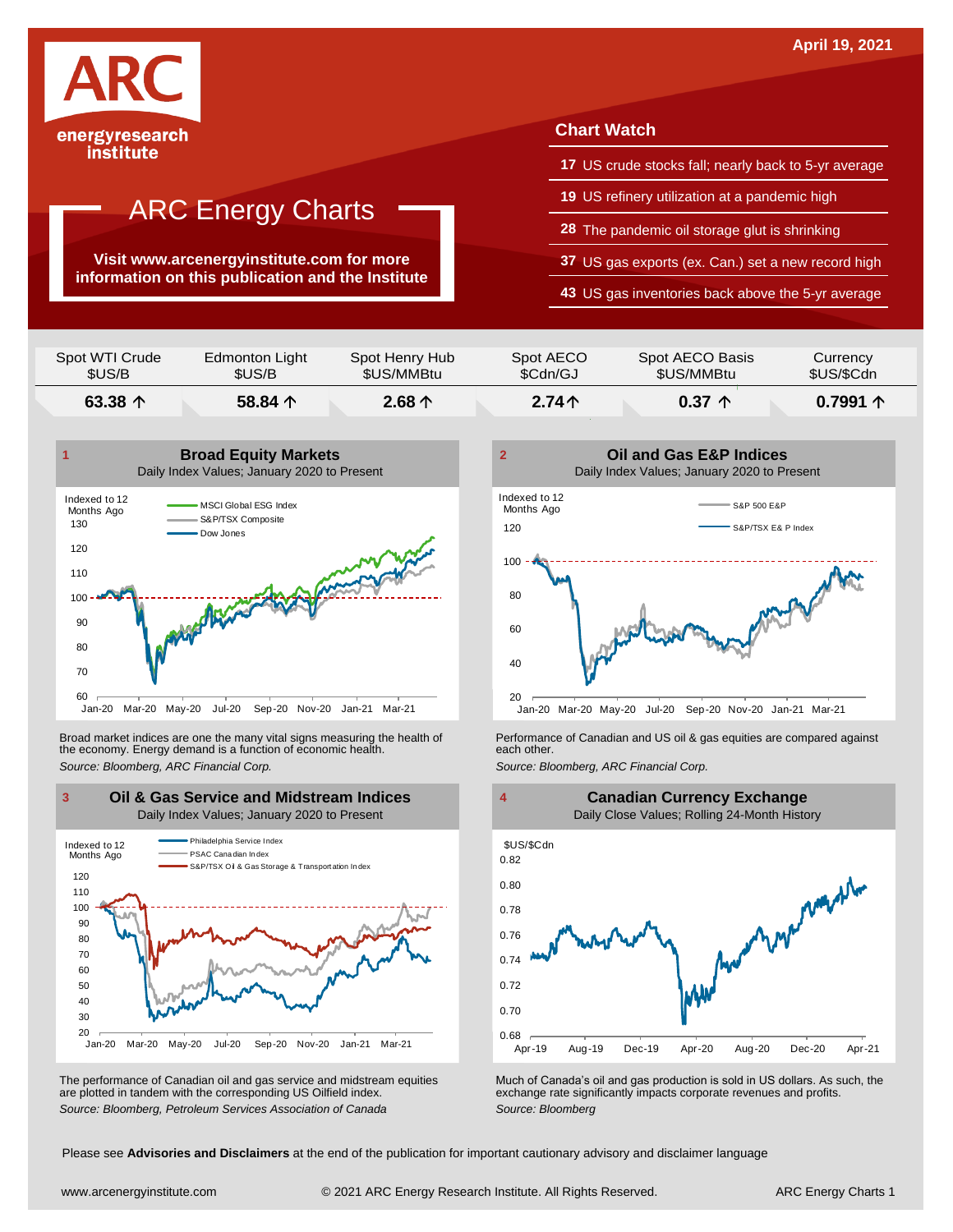**Pandemic Recovery**



**5**

## **United States: New and Active COVID-19 Cases**



Daily infection rates and active cases of COVID-19 will determine reopening and recovery of the world's largest economy. *Source: Worldometer*



Traffic congestion levels show <sup>a</sup> real-time picture of the number of vehicles on the road; an indication of gasoline demand and economic recovery. *Source: TomTom International BV*

**U.S. Weekly Jobless Claims 9 10**



Jobless claims are an important leading indicator on the state of the employment situation and the health of the economy. *Source: US Labor Department*



ARC Energy Charts

**United States: Daily New Deaths**

**6**

The growth rate of daily deaths is <sup>a</sup> useful statistic for tracking the progress of COVID-19 and predicting healthcare needs. *Source: Worldometer*

02-Nov 30-Nov 28-Dec 25-Jan 22-Feb 22-Ma



Traffic congestion levels show <sup>a</sup> real-time picture of the number of vehicles on the road; an indication of gasoline demand and economic recovery. *Source: TomTom International BV*

**TSA Checkpoint Screening Numbers**



Monitoring the daily number of passengers screened at TSA checkpoints in the United States is <sup>a</sup> leading indicator of recovery in air travel. *Source: Transportation Security Administration*

 $-0.8$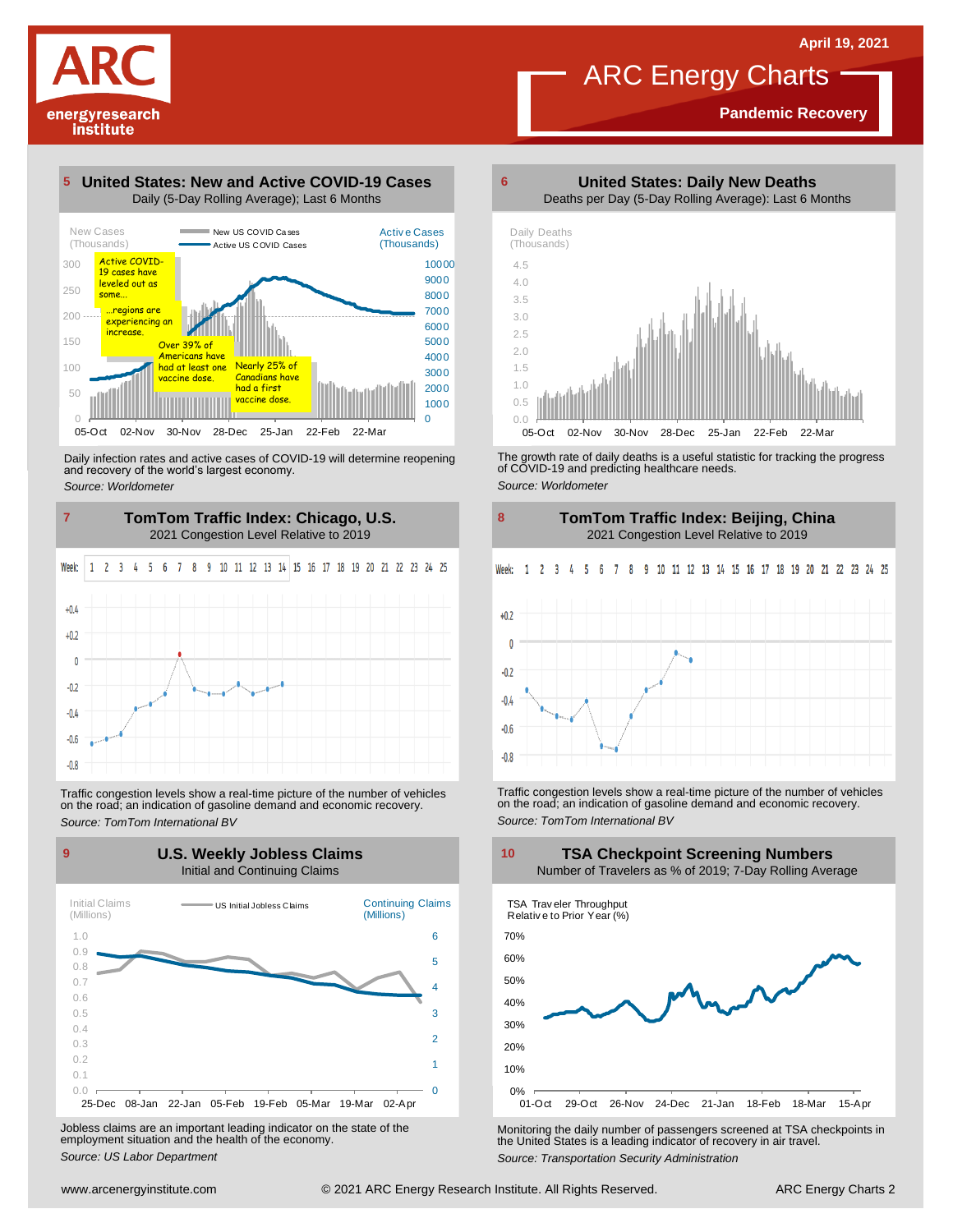**Crude Oil**



#### **WTI Crude Oil Price and Differential to Brent 11**



North American crude oil prices can sometimes disconnect from global prices depending on regional supply and demand dynamics. *Source: Bloomberg*

#### **Canadian Heavy Oil Price Differential to WTI 13 14** Western Canadian Select (WCS) Differential; Rolling 12-Month History



The differential should reflect quality differences and transportation costs. Greater discounts can result from infrastructure or refinery outages. *Source: Bloomberg*



Natural gas liquids have become critical contributors to producer's cash flow. Long contracts take the position that WTI oil price will increase, while short<br>Prices are influenced by the price of oil as well as local suppl



ARC Energy Charts

Forward prices for WTI are plotted for the next 36 contracts, and compared against the same contracts one month prior. *Source: Bloomberg*

## **Canadian Light Crude Oil Price Differential to WTI**



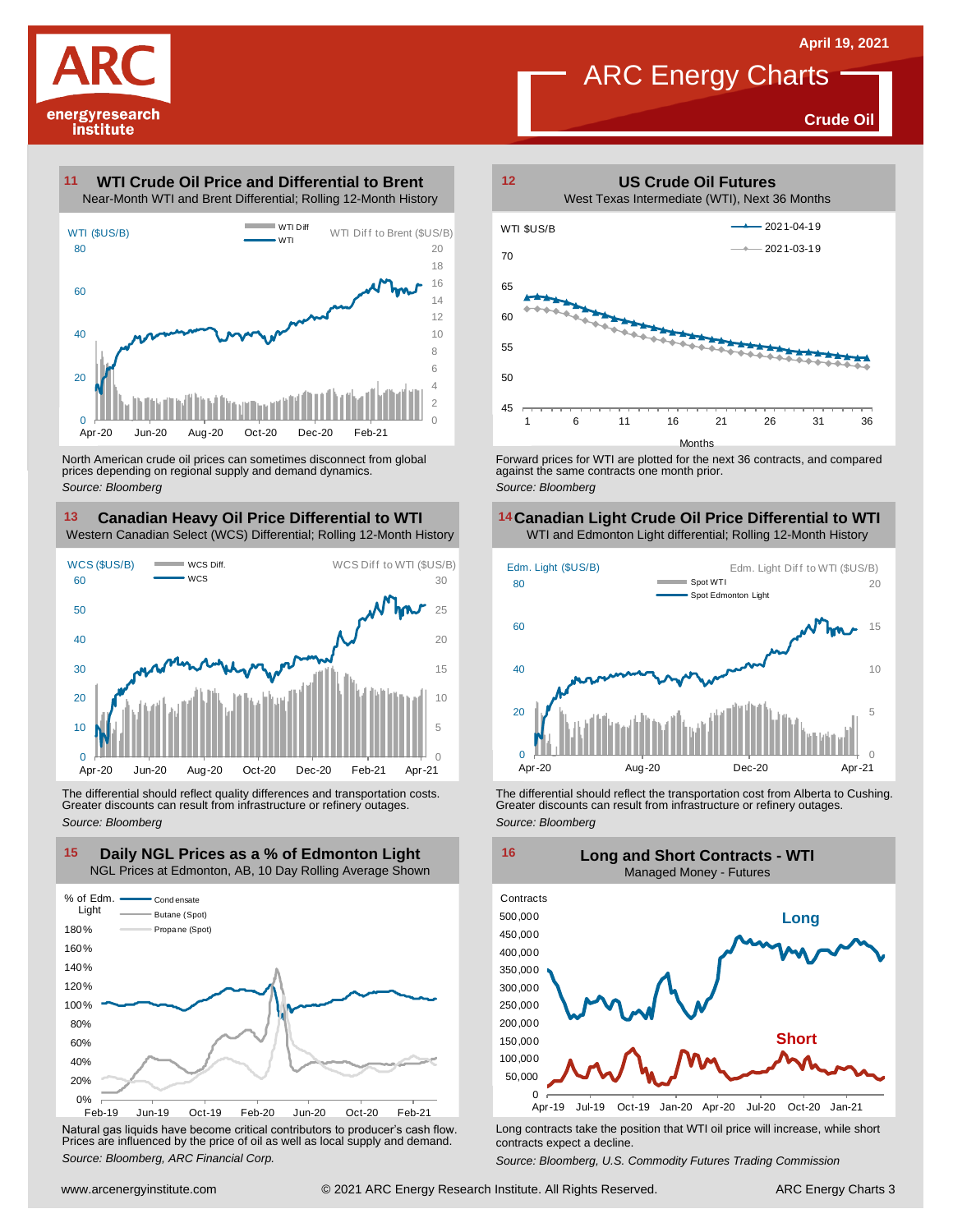**Crude Oil**







Refinery utilization rates change the supply of refined products, impacting price. Utilization for the current year is blue. Refinery utilization rates change the supply of refined products, impacting<br>
price. Utilization for the current year is blue.<br>
Source: U.S. Energy Information Administration<br>
Source: U.S. Energy Information Administration<br>



Weekly production is modelled by the EIA. It is less accurate then monthly reported numbers, but is instructive of up to date changes. *Source: Weekly production* is modelled by the EIA. It is less accurate then monthly **Tracking US oil drilling by major play provides insight into the composition of reported numbers, but is instructive of up to date cha** 



**ARC Energy Charts** 

**US Petroleum Product Consumption** Top Three Product Categories; Jan 2020 to Present





US oil supply and growth trends. *Source: Baker Hughes*

**21 22 US Weekly Crude Oil Production**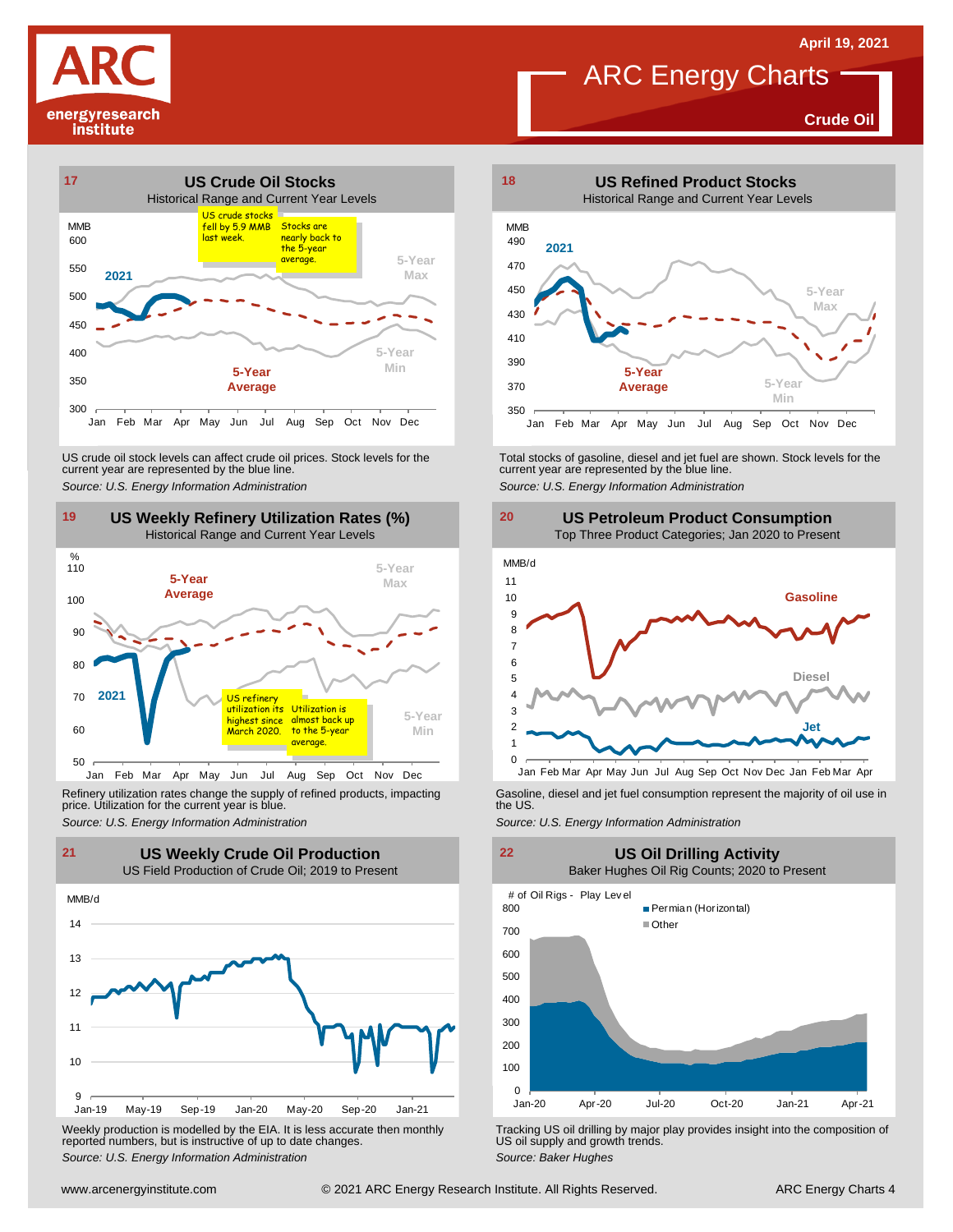**Crude Oil**





Crude oil imports from Canada are taking market share from overseas imports.



oil production.



Most of Canada's oil production comes from Alberta; split between oil sands and conventional production. *Source: Alberta Energy Regulator Comes Irom Alberta*; *Split between on CECD stock levels can affect crude oil prices. Source: Alberta Energy Agency*<br>*Source: Alberta Energy Regulator Capacitor Energy Ag* 

**US Exports of Crude Oil and Refined Products**

ARC Energy Charts



Crude oil imports from Canada are taking market share from overseas The US exports more refined products than crude oil. With the rapid growth of tight oil, most exports more refined products than crude oil exports.<br>import *Source: U.S. Energy Information Administration*



The advancement of drilling and completion methods is increasing US crude CPEC's production levels relative to its sustainable and spare capacity<br>oil production. influences global crude prices. Note: scale has been expande OPEC's production levels relative to its sustainable and spare capacity influences global crude prices. Note: scale has been expanded. *Source: Bloomberg, Russia Ministry of Energy*

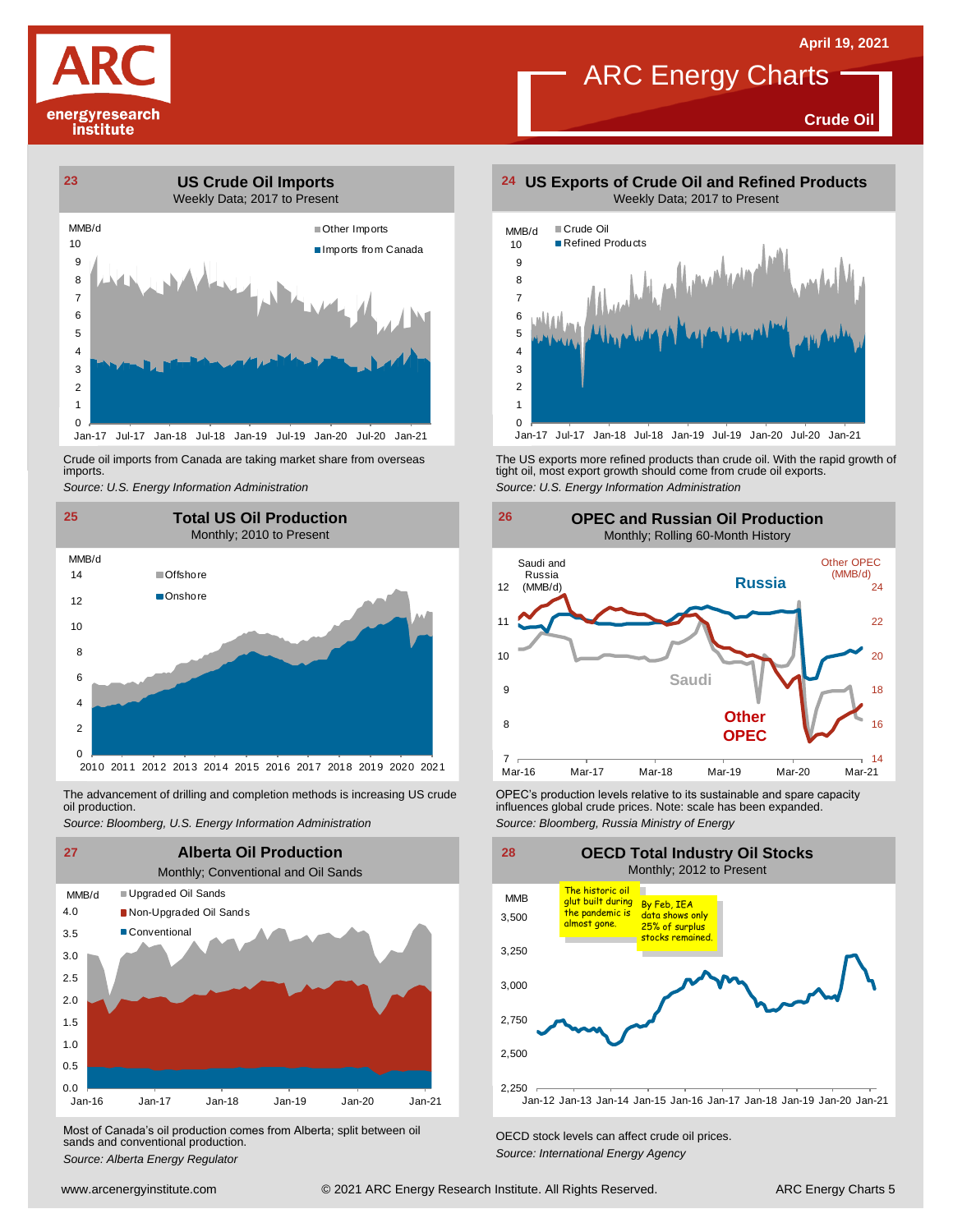**Natural Gas**



**31**



Near-month prices at AECO track Henry Hub prices, the exchange rate and<br>the cost of transportation. Local factors can also affect price.<br>Source: Bloomberg<br>**11 Long and Short Contracts – Henry Hub**<br>Managed Money - Futures *Source: Bloomberg*



Long contracts take the position that Henry Hub gas price will increase, while short contracts expect a decline. *Source: U.S. Commodity Futures Trading Commission* AECO forward prices mimic Henry Hub futures minus <sup>a</sup> differential. *Source: Bloomberg*



International natural gas prices strongly impact the economics of proposed LNG projects.

*Source: Bloomberg, Japanese Ministry of Economy, Trade and Industry*



**ARC Energy Charts** 

2.00 1 6 11 16 21 26 31 36 Months

Forward contract prices are plotted for the next <sup>36</sup> months, and compared against the curve one month prior. *Source: Bloomberg*

2.25 2.50 2.75 3.00 3.25 3.50

**32 Canadian Natural Gas Futures** AECO Hub (Bloomberg Estimate) Next 36 Months



## 40 \$US/MWh **US Coal and Natural Gas Power Generation Cost** Converted to a \$/MWh Equivalent **Pennsylvania**



This graph illustrates when it may be economic to begin coal-gas switching in power generation. Average power plant efficiencies are assumed. *Source: Bloomberg*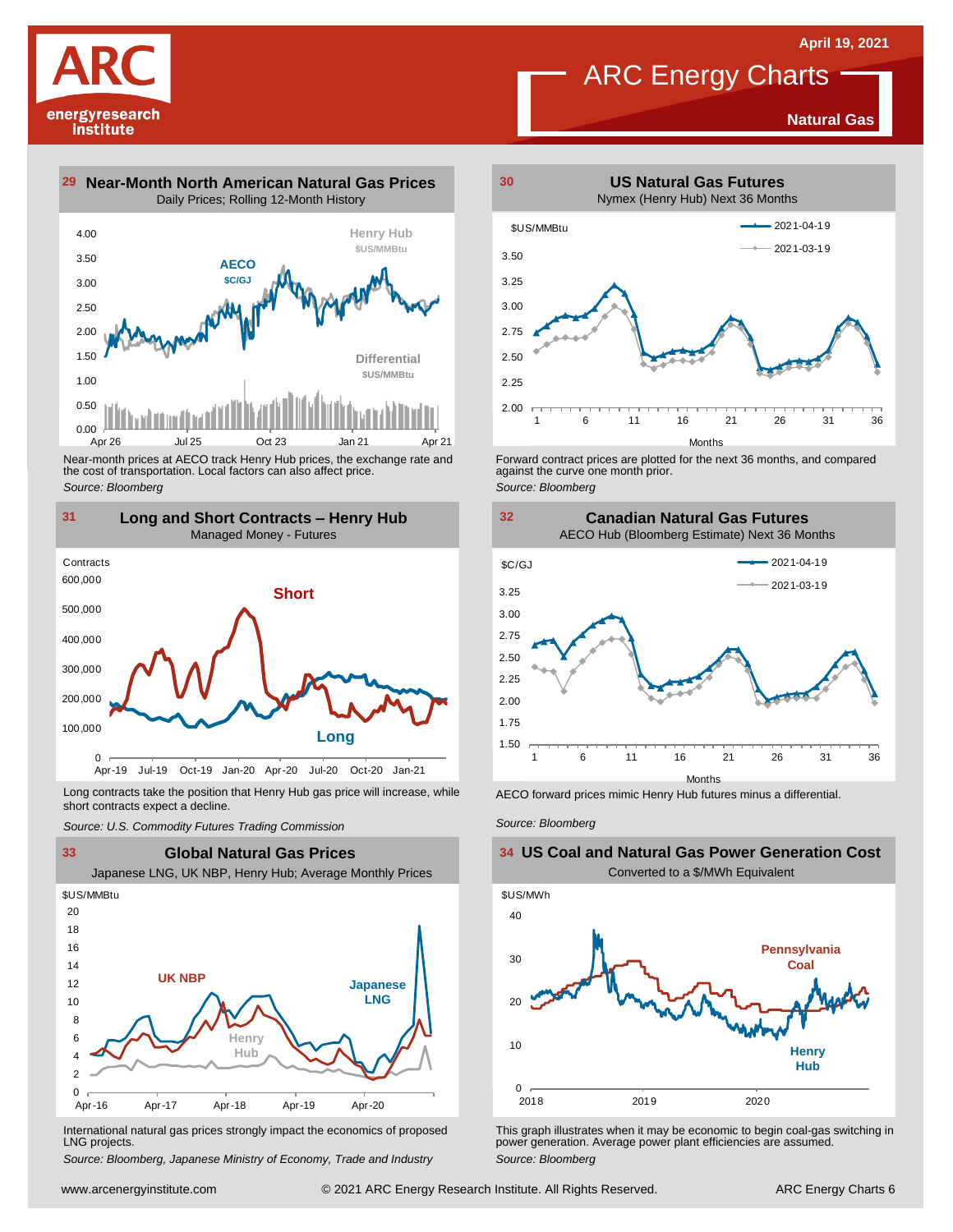



## **ARC Energy Charts**

**Natural Gas**



North America has an integrated natural gas market. Prices are determined by regional supply and demand, and pipeline flows. *Source: Bloomberg*





Using the Mar Apr May Jun Jul Aug Sep Oct Nov Dec Jun-18 Nov-18 Apr-19 Sep-19 Feb-20 Jul-20 Dec-20<br>
The ability of gas producers to move gas out of the WCSB to eastern<br>
markets and the US is a major factor in local natural The ability of gas producers to move gas out of the WCSB to eastern<br>The Between exports to Mexico and LNG shipments, the US is growing as a<br>Source: Various Pipeline Companies and actual gas prices.<br>Source: S&P Global Platt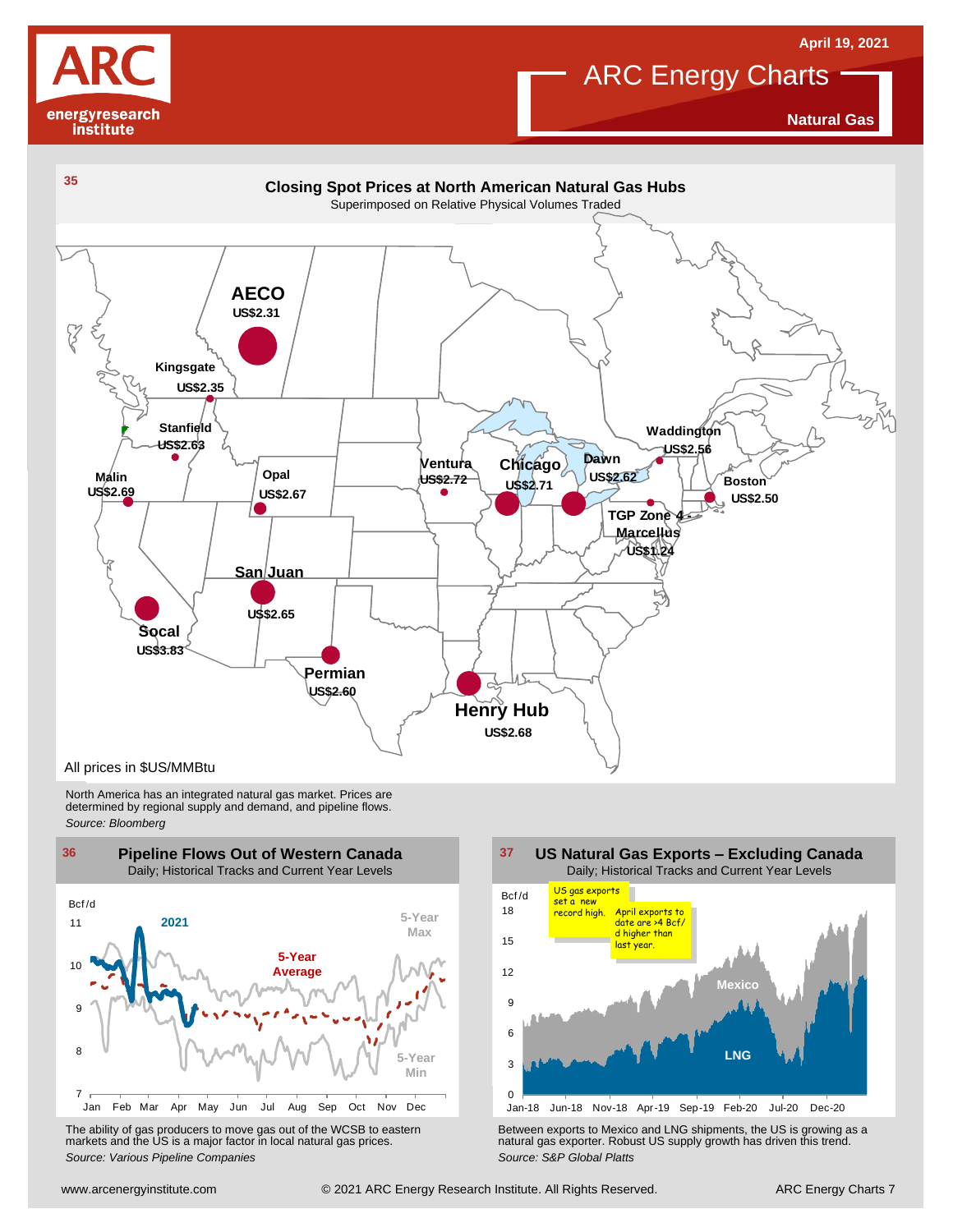**Natural Gas**

# energyresearch institute

## **38 39 Alberta Natural Gas Demand** TransCanada Intra-AB Deliveries; Current Year and Historical Tracks  $\begin{array}{c} \textbf{Tran:} \\ \textbf{Bcf/d} \\ \textbf{8.0} \end{array}$



Alberta natural gas demand has grown steadily in recent years, largely<br>
driven by new oil sands demand and power generation projects.<br>
Source: TransCanada Pipelines<br>
Source: S&P Global Platts<br>
Daily Western Canadian Produc Alberta natural gas demand has grown steadily in recent years, largely and Domestic US demand fluctuates in the summer and during the winter as driven by new oil sands demand and power generation projects.<br>Aniver by new oi

#### **40 41 Daily Western Canadian Production** Estimated Using Major Pipeline Receipts



This includes receipts on the TCPL, Alliance, WestCoast and TransGas pipelines.



Canada's natural gas storage level provides <sup>a</sup> good metric if the country is well stocked. Abnormally high or low storage can affect the basis. *Source: Bloomberg*



ARC Energy Charts



*Source: Pipelines Pipelines Pipelines Pipelines DSproduction started ramping up in late 2007 and continues to grow year pipelines. Source: Various Pipeline Companies Source: Various Pipeline Companies SA* 



The EIA reports changes in US natural gas inventories held in underground storage facilities on <sup>a</sup> weekly basis.

*Source: U.S. Energy Information Administration*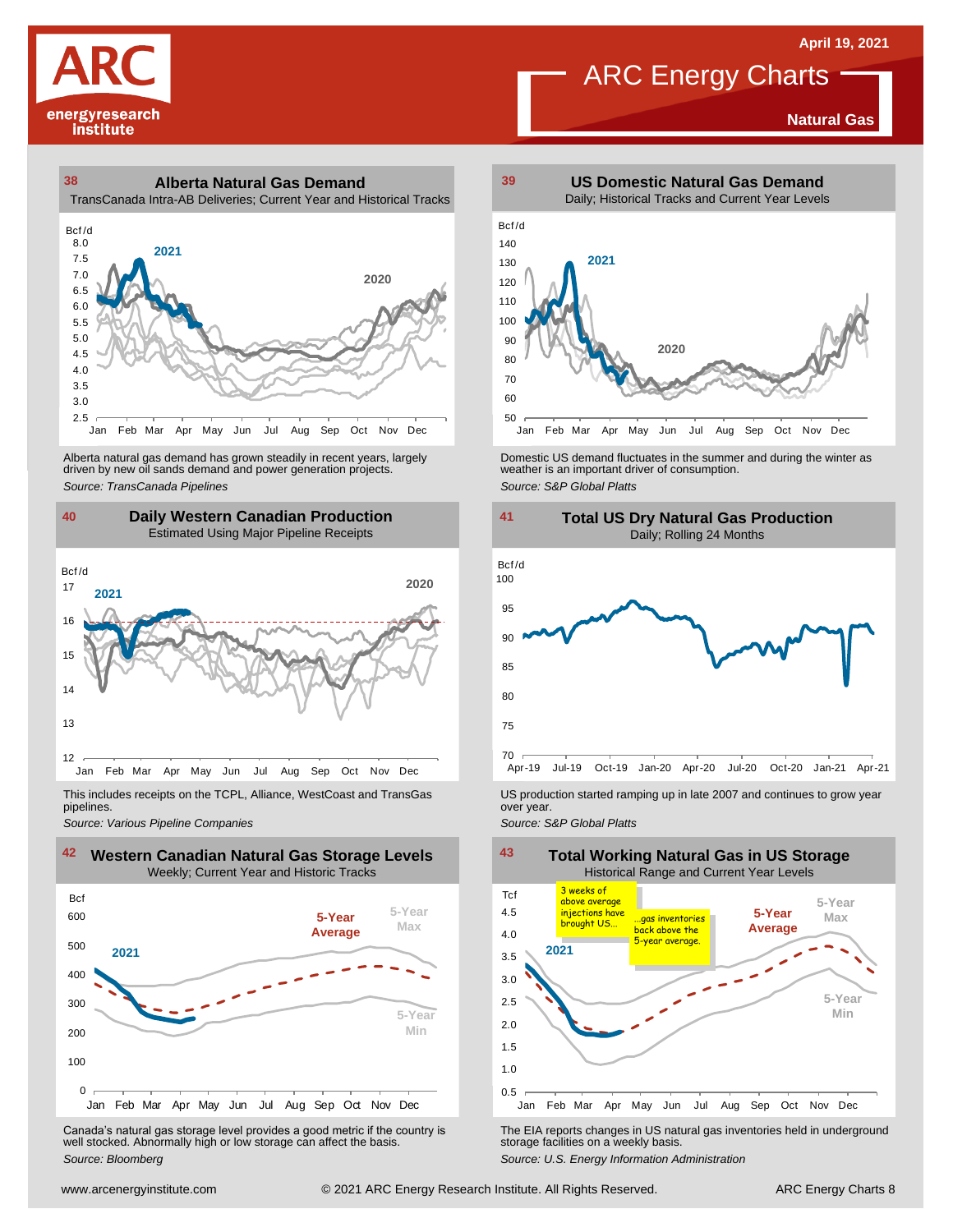

#### **44 45 Canada: Weekly Gas Drilling Activity**

Baker Hughes Drilling Rig Count; Current Year and Historical Range



Unlike US drilling activity, Canadian rigs are dispatched seasonally. Capital<br>allocation by operators is driven by views of future oil and gas prices. 0<br>Jan Feb Mar A<br>Unlike US drilling activi<br>allocation by operators<br>Source: Baker Hughes



Unlike US drilling activity, Canadian rigs are dispatched seasonally. Capital Tracking total US rigs provides insight into oil field services demand and<br>allocation by operators is driven by views of future oil and gas pric



Total rig-releases for exploratory and development wells are highlighted in this chart. Rig releases for the current year are shown in red. *Source: Daily Oil Bulletin/JWN*

**United States: Weekly Gas Drilling Activity**

**ARC Energy Charts** 

**Natural Gas and Other Indicators**



Tracking US gas drilling by major play provides insight into the composition of US gas supply and growth trends. *Source: Baker Hughes*

**United States: Weekly Oil & Gas Drilling Activity**



Tracking total US rigs provides insight into oil field services demand and total industry activity.

**United States: Monthly Wells Drilled**

*Source: Baker Hughes*



Total wells drilled in US Drilling Productivity Report regions are shown. These are the most active onshore US plays. *Source: EIA*